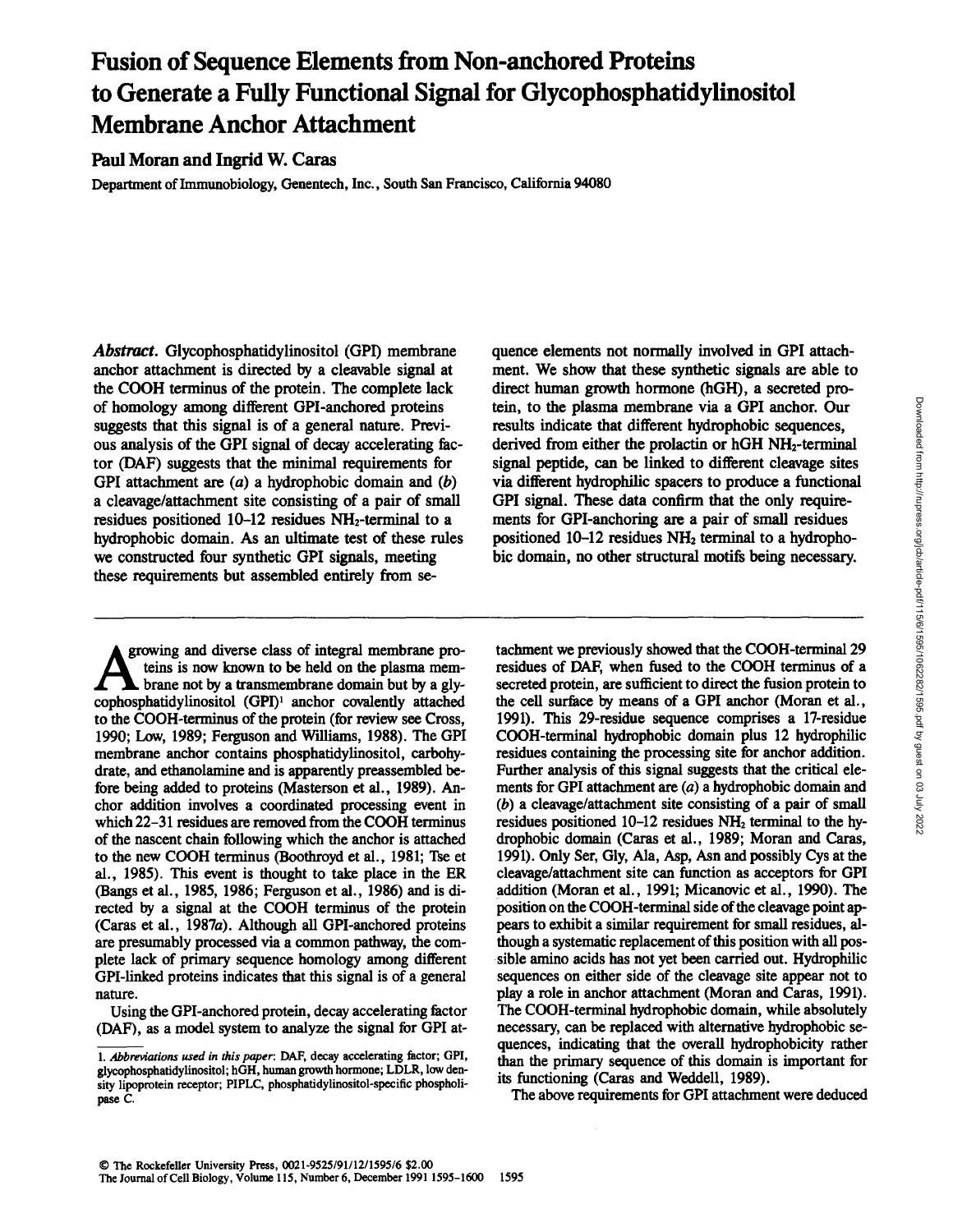either by deletion mutagenesis or by systematic replacement of individual components of the DAF GPI signal with alternative sequences. As a final test of the generality of these rules we constructed a series of synthetic GPI signals that meet these requirements. These synthetic signals are composed entirely of sequence elements that are unrelated to each other and do not normally function in GPI attachment. We show that these synthetic signals are fully functional, directing a secreted protein to the cell surface via a GPI anchor.

## Materials and Methods

Phosphatidylinositol-specific phospholipase C (PIPLC) purified from Bacillus thuringiensis was provided by Dr. Martin G. Low of Columbia University (New York) . Purified rabbit or goat antibodies against hGH were provided by the Medicinal Analytical Chemistry Department at Genentech, Inc. (South San Francisco, CA); IgG coupled to fluorescein was from Cappel Laboratories (Malvern, PA); [<sup>3</sup>H]ethanolamine was from Amersham Corp. (Arlington Heights, IL) . Oligonucleotides were provided by Mark Vasser, Parkash Jhurani and Peter Ng of Genentech, Inc.

#### Recombinant Plasmids and Fusion Proteins

HGH-DAF37, HLD, and HLD.S<sup>12</sup>G were constructed as previously described (Caras et al., 1989; Moran and Caras, 1991). To construct HLPsig2 and HLHsig2, we first modified the HLD.S<sup>12</sup>G plasmid, deleting the 17residue COOH-terminal hydrophobic domain of DAF by oligonucleotidedirected mutagenesis (McClary et al., 1989), and replacing it with a COOH-terminal polylinker, supplying unique Nhel and HindIII sites . Four overlapping synthetic oligonucleotides (25-62 nucleotides in length), encoding the complete hGH or prolactin signal peptide, were then cloned into this modified HLD.S<sup>12</sup>G plasmid using the Nhel and HindIII sites in the COON-terminal polylinker. HLPsigl was similarly constructed using two synthetic oligonucleotides encoding a portion of the prolactin signal peptide (residues  $-19$  to  $-1$ ) lacking the charged NH<sub>2</sub>-terminal region (residues  $-30$  to  $-20$ ) (Sasavage et al., 1982). These were cloned into the modified  $HLD.S<sup>12</sup>G$  plasmid using a BspEI site in the low density lipoprotein receptor (LDLR) sequence and the HindIII site in the polylinker. HLHsigl was constructed from HLHsig2 by deletion of the NH<sub>2</sub>-terminal hydrophilic portion of the hGH signal peptide (residues  $-26$  to  $-19$ ) (DeNoto et al., 1982) using the polymerase chain reaction (Saiki et al., 1988). A 625-bp fragment was synthesized by polymerase chain reaction and digested with HindIII and BspEI to yield a 96-bp fragment. The latter was cloned into the modified HLD.S<sup>12</sup>G plasmid using the BspEI and HindIII sites. All plasmids were verified by sequencing . A mammalian expression vector was used both for cloning and expression, and contained the cytomegalovirus enhancer/promoter and an SV40 polyadenylation sequence (Eaton et al., 1986) .

#### Transfections, Metabolic Labeling, and Immunoprecipitation

COS cells were transfected using the DEAF dextran method as described by Selden (1987) using  $2 \mu g$  of plasmid DNA per 35-mm dish and DEAEdextran at 400  $\mu$ g/ml. Metabolic labeling of cells with  $[^{35}S]$ methionine and analysis of proteins by immunoprecipitation was as previously described (Caras et al., 1989).

#### Immunofluorescent Labeling of Cells

Immunofluorescent labeling of intact cells (cell surface labeling) or permeabilized cells (internal labeling) was carried out essentially as described (Caras et al., 1987b) except that  $0.5\%$  Triton X-100/PBS was used to permeabilize the cells. Cells were incubated with a purified rabbit antibody against human growth hormone (hGH), followed by fluorescein-conjugated goat antirabbit antiserum (Cappel Laboratories) .

## hGH-ELISA

hGH levels were measured by an ELISA as previously described (Moran and Caras, 1991) .



Figure 1. Structure of the synthetic GPI signals showing the component sequence elements. Small print, hGH COOH terminus. HLD.S<sup>12</sup>G contains the 17-residue COOH-terminal hydrophobic domain of DAF (boxed) (Caras et al., 1987b); HLPsigl, residues  $-19$  to  $-1$  of the prolactin signal peptide (Sasavage et al., 1982); HLHsigl, residues  $-18$  to  $-1$  of the hGH signal peptide (DeNoto et al ., 1981) ; HLPsig2, the entire prolactin signal peptide (residues  $-30$  to  $-1$ ); HLHsig2, the entire hGH signal peptide (residues  $-26$ ) to  $-1$ ). The LDLR sequence is indicated. Potential cleavage/attachment sites are underlined and the hydrophobic core sequence of each signal peptide is indicated by a bracket.

## Results

To test the rules for GPI attachment, four synthetic GPI signals were constructed using unrelated sequence elements that do not normally function in GPI anchoring. These signals were fused to the COOH terminus of hGH, a secreted protein (Fig. 1). The synthetic GPI signal at the COOH terminus of the fusion proteins HLPsigl and HLHsigl contained a 2-residue cleavage/attachment site (Ser-Gly), linked by a 10-residue spacer derived from the Ser/Thr-rich domain of the low density LDLR, to a fragment of either the prolactin or hGH NH<sub>2</sub>-terminal signal peptide (residues  $-19$  to  $-1$  or  $-18$  to  $-1$ , respectively). The latter lack the charged  $NH<sub>2</sub>$ -terminal region of the signal peptides (residues  $-30$ to  $-20$  or  $-26$  to  $-19$  for prolactin or hGH, respectively), but retain the hydrophobic core sequences (13 residues), now providing a COOH-terminal hydrophobic domain for signaling GPI addition. These synthetic GPI signals meet the proposed requirements for GPI anchoring, placing a cleavage/ attachment site  $12$  residues  $NH<sub>2</sub>$  terminal to a hydrophobic domain. HLPsigl and HLHsigl are analogous to a previously described protein,  $HLD.S<sup>12</sup>G$  (Fig. 1) which retains the 17-residue COOH-terminal hydrophobic domain of DAF, while sequences surrounding the cleavage site have been replaced by sequences derived from the LDLR (Moran and Caras, 1991) .

Two additional fusion proteins were constructed, HLPsig2 and HLHsigl, similar to HLPsigl and HLHsigl, but containing the entire prolactin or hGH signal peptide at their COOH termini . In these proteins the Ser-Gly sequence is positioned 24 or 21 residues NH2 terminal to the hydrophobic domain and, according to predictions, should not function as a cleavage/attachment site (Moran and Caras, 1991). An alternate cleavage site was thus provided, the sequence Ala-Ser, positioned at the junction between the LDLR sequence and the signal peptide,  $13$  or  $10$  residues NH<sub>2</sub> terminal to the hydrophobic domain. We anticipated that the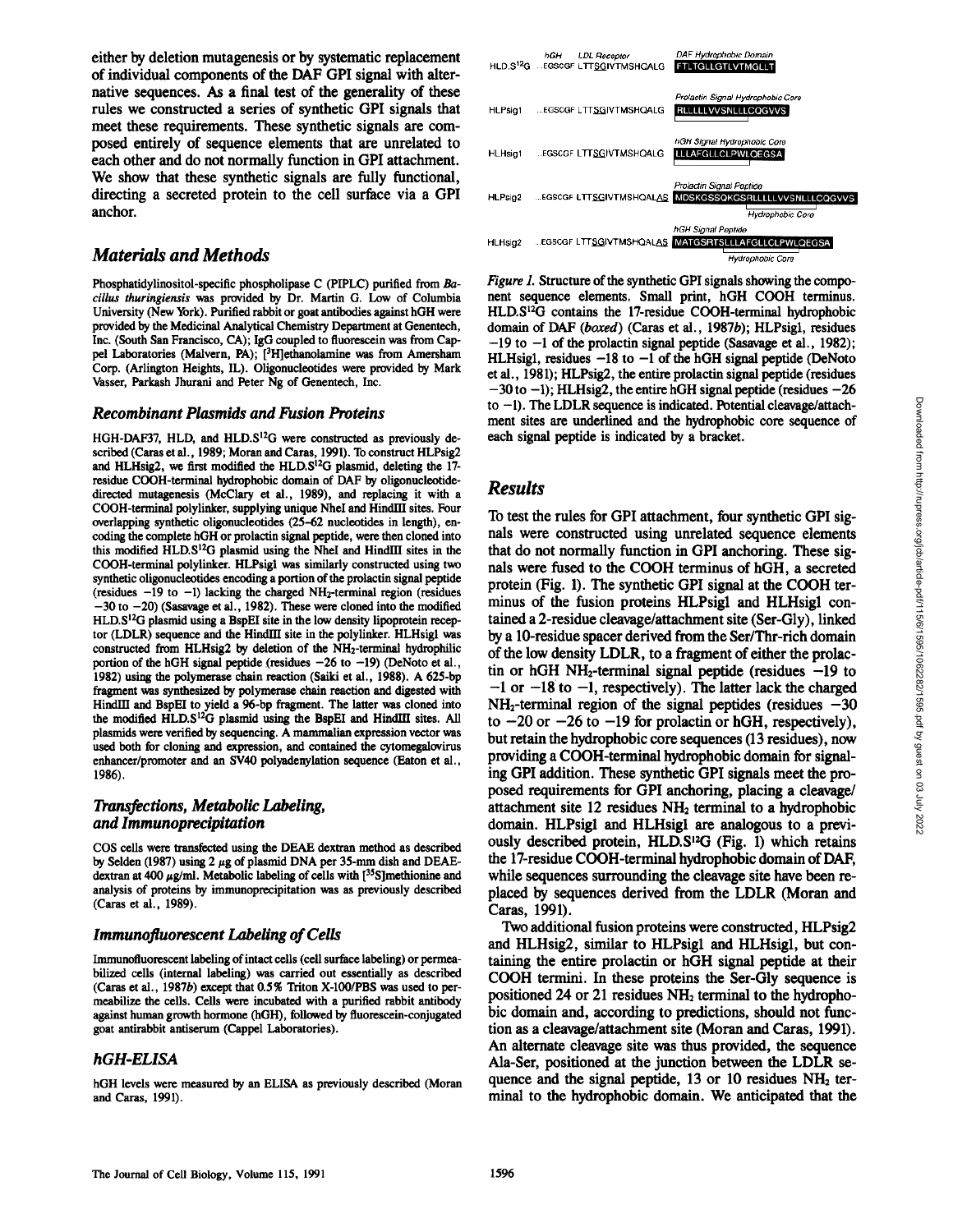

Figure 2. Immunoprecipitation of fusion proteins from [<sup>35</sup>S]methionine-labeled, transfected COS cells. COS cells were labeled with [35S]methionine for 6 h, 24 h after transfection with DNAs encoding the indicated fusion proteins . The proteins were immunoprecipitated from cell lysates using a purified goat antibody against hGH.

processed, GPI-linked forms of HLPsigl and HLHsigl would be identical to GPI-linked HLD.S<sup>12</sup>G, all three proteins being cleaved at the same processing site (Ser-Gly), while HLPsig2 and HLHsig2 if cleaved at the Ala-Ser sequence, would be  $\sim$ 1.2 kD larger.

#### Immunoprecipitation Analysis

The cDNAs encoding these proteins were transiently expressed in COS cells under control of the cytomegalovirus promoter. The cells were labeled with [35]methionine and hGH was immunoprecipitated from both cell extracts and culture media using a purified goat anti-hGH antibody. All four fusion proteins were localized exclusively in the cell lysates (Fig. 2); no protein was detected in the culture media (not shown). We previously reported that the processed and unprocessed forms of these fusion proteins can be separated on 15% polyacrylamide gels, the uncleaved forms migrating more slowly than the GPI-linked forms (Moran et al., 1991). As shown in Fig. 2 (lanes  $1$  and  $2$ ), the previously characterized GPI-anchored fusion proteins hGH-DAF37 (containing the complete GPI signal of DAF) (Caras et al., 1989) and  $HLD.S<sup>12</sup>G$  (containing the 17-residue COOH-terminal hydrophobic domain of DAF) (Moran and Caras, 1991), both migrate as doublets, indicating that processing occurs but is incomplete. Pulse-chase experiments indicate that the uncleaved species permanently escapes processing and is not a newly synthesized precursor to the cleaved form (our unpublished observations). HLPsigl produced a single  $\sim$ 22 $kD$  species (lane 3) that migrates with the GPI-linked form of HLD.S $^{12}G$ , suggesting that this protein is processed to completion. HLHsigl produced a slightly larger  $\sim$ 22.5-kD species (lane 4), as well as a minor  $\sim$ 22-kD species. The major HLPsig2 and HLHsig2 polypeptides (lanes 5 and 6) migrate with an apparent molecular mass of  $\sim$  25 kD, consistent with that of the uncleaved form of the protein  $(\sim]$  kD larger than uncleaved  $HLD.S^{12}G$ ).

#### Immunofuorescence Microscopy

To determine the cellular localization of these proteins, we analyzed transfected cells by indirect immunofluorescence. Mock-transfected cells or control cells transfected with HLD, a fusion protein that resembles HLD.S<sup>12</sup>G but lacks a cleavage/attachment site and fails to become GPI anchored (Moran and Caras, 1991), showed no evidence of surface staining (Fig. 3) . In contrast, intact, nonpermeabilized cells expressing the GPI-anchored proteins hGH-DAF37 and HLD.S<sup>12</sup>G were brightly stained. Cells transfected with the

fusion proteins containing a synthetic GPI signal were similarly brightly stained, showing a punctate pattern typical of surface staining (Fig. 3). This result suggests that all four synthetic GPI signals target hGH to the plasma membrane. Analysis of permeabilized cells showed additional localization of hGH in the ER and Golgi apparatus (not shown).

## Release by PIPLC Indicating the Presence ofa GPI Anchor

To determine whether the fusion proteins on the cell surface are GPI anchored, transfected COS cells were incubated with phosphatidylinositol-specific PIPLC from Bacillus thuringiensis and the released hGH was measured by an ELISA. HLPsigl produced large amounts of PIPLC-releasable protein, comparable to those observed with the previously characterized GPI-anchored proteins, HGH-DAF37 and  $HLD.S<sup>12</sup>G$  (Table I), suggesting that HLPsigl is efficiently processed to a GPI-linked form. PIPLC released a small but detectable amount of hGH from cells expressing HLHsigl, suggesting that this protein also becomes GPI anchored, although  $\sim$ 18-fold less efficiently than HLPsigl. The remaining fusion proteins, HLPsig2 and HLHsig2, containing the complete prolactin or hGH signal peptide at their COOH termini, also showed evidence of PIPLC-releasable protein, suggesting that they are GPI anchored. However, this conclusion is complicated by the observation of significant release of protein in the absence of PIPLC, possibly due to proteolysis .

### $PHJE$ thanolamine Labeling Confirms the Presence ofa GPIAnchor

To verify the presence of a GPI anchor, transfected cells were labeled metabolically with  $[3H]$ ethanolamine, a specific component of the GPI anchor, and analyzed by immunoprecipitation. As a negative control we included the fusion protein, HLD, which lacks a cleavage/attachment site and fails to become GPI anchored. Whereas HLD showed no [3H] ethanolamine-labeled bands (Fig. 4, lanes 1 and 7), all four fusion proteins containing a synthetic GPI signal incorporated [3H]ethanolamine, indicating conclusively that they are GPI anchored (Fig. 4) . However, the degree of GPI anchoring varied . HLPsigl (lane 3) is processed veryefficiently, producing as much GPI-linked protein as HLD.S<sup>12</sup>G, containing the DAF hydrophobic domain (lane 2). HLHsigl (lane 4) is processed poorly, producing only small amounts of ['H]ethanolamine-labeled protein. This result is consistent with the results obtained using PIPLC (Table I) . All three proteins, HLPsigl, HLHsigl and HLD.S<sup>12</sup>G, produced a similar  $\sim$ 21.8-kD [<sup>3</sup>H]ethanolamine-labeled GPI-linked species, suggesting that all are cleaved at the same processing site, presumably the Ser-Gly sequence . As previously observed, this [3H]ethanolamine-labeled species comigrated with the lower molecular weight of the two  $[$ <sup>35</sup>S]methioninelabeled species of  $HLD.S<sup>12</sup>G$  (not shown).

Both HLPsig2 and HLHsig2, containing the complete prolactin or hGH signal peptide at their COOH termini, showed a more complex pattern of four [3H]ethanolaminelabeled bands (lanes  $5$  and  $6$  or  $9$  and  $10$ ). The smallest of these ( $\sim$ 23 kD for HLHsig2; 23.3 kD for HLPsig2) is  $\sim$ 1.2 kD (HLHsig2) or  $\sim$ 1.5 kD (HLPsig2) larger than the  $\sim$ 21.8kD GPI-linked form of HLPsigl, HLHsigl, and HLD. $S^{12}G$ ,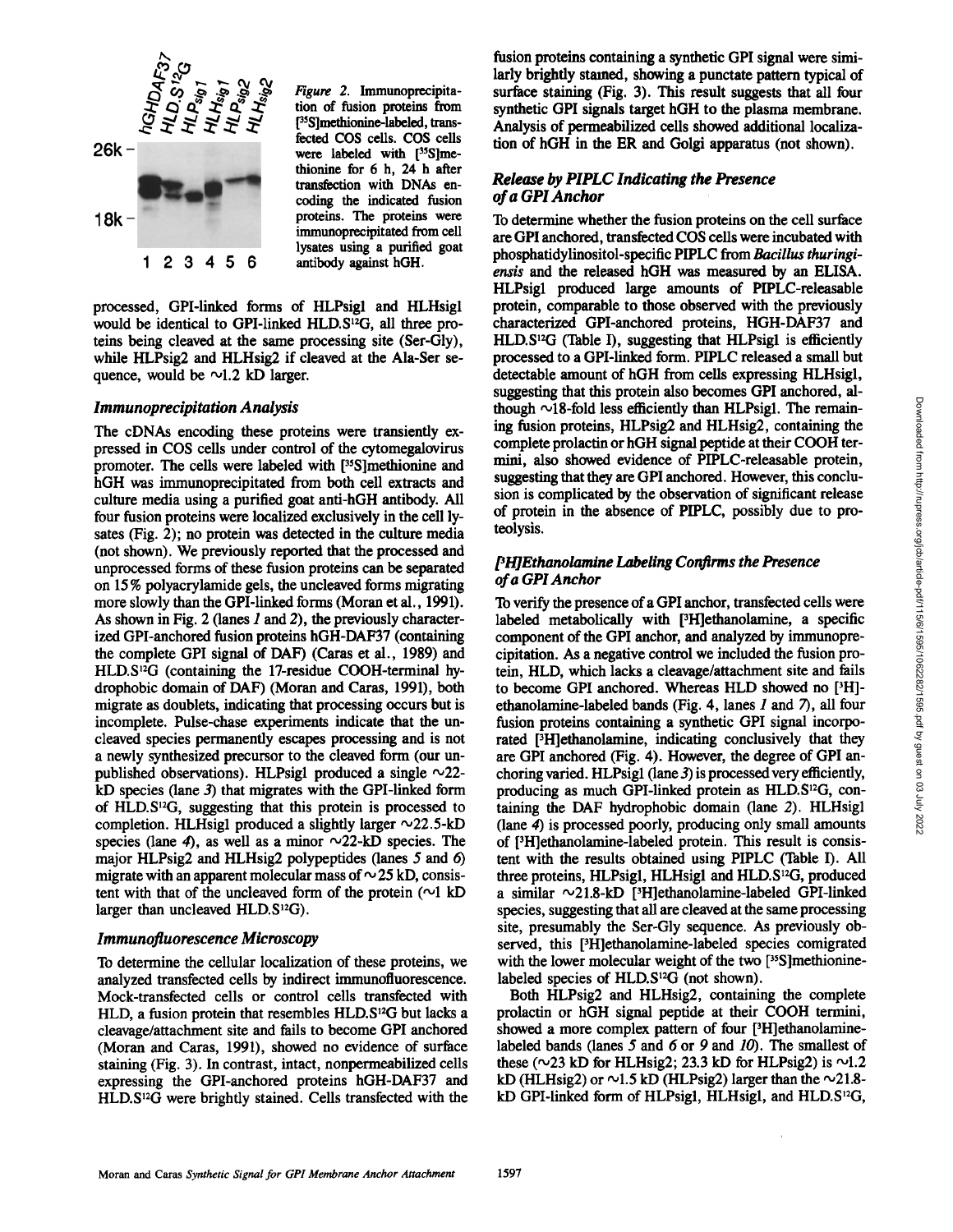

Figure 3. Inununofluorescent labeling of transfected COS cells showing cell-surface expression of hGH. Intact, nonpermeabilized cells were labeled as described in Materials and Methods .

indicating cleavage COOH terminal to the Ser-Gly sequence. The molecular sizes suggest an addition of approximately 11 amino acids to the processed form of HLHsig2 consistent with cleavage at or near the Ala-Ser sequence (Fig. 1). GPI-linked HLPsig2 appears to be slightly larger, containing  $\sim$ 14 additional residues. This suggests cleavage at an even more distal site, possibly the Asp-Ser sequence within the prolactin signal peptide (Fig. 1). These assignments of the cleavage sites, deduced from the electrophoretic mobility of the labeled proteins, place the processing sites in both cases at a distance of 10 residues  $NH<sub>2</sub>$  terminal to the hydrophobic domain. Although these assignments are tentative rather than proven, they are in goodagreement with previous results suggesting that 10 to 12 residues is the optimal distance for GPI attachment (Moran and Caras, 1991). The largest of the four labeled species migrate with apparent

molecular masses of  $\sim$  27 and 30 kD (HLHsig2) and  $\sim$ 27.5 and 30.5 kD (HLPsig2) . These species are larger than the uncleaved polypeptides ( $\sim$ 25 kD), indicating that they are posttranslationally modified (presumably glycosylated) forms of a GPI-linked molecule rather than products of processing at alternative cleavage sites. Since the LDLR sequence present in these proteins is part of a Ser/Thr-rich domain known to be the site of O-linked glycosylation in the LDLR (Cum-<br>mings et al., 1983; Russell et al., 1984), this is not unlikely. The fourth labeled species ( $\sim$ 24 kD for HLHsig2;  $\sim$ 24.3 kD for HLPsig2) could represent either a partially glycosylated species, or GPI addition at an alternative site. Considering the latter possibility, a molecular mass increase of  $\sim$  2.2-2.5 kD over that of the  $\sim$ 21.8-kD GPI-linked form of HLHsigl and HLPsigl suggests the presence of 20-23 additional residues, thereby placing the putative alternative cleavage site al-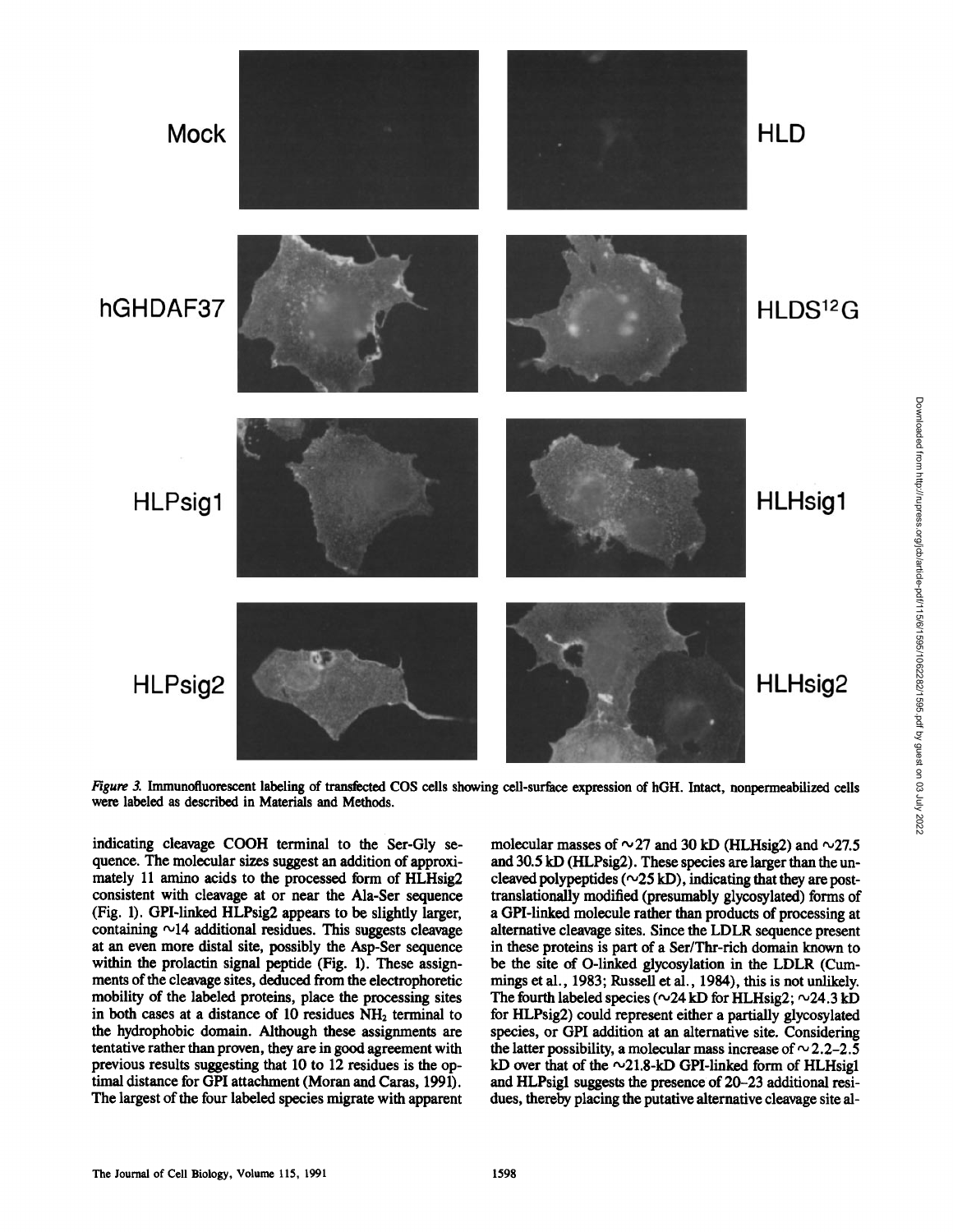Table I. ELISA of hGH in Supernatants from Transfected COS Cells with or without PIPLC

| Fusion protein        | hGH ng/ml |           |
|-----------------------|-----------|-----------|
|                       | $-$ PIPLC | $+$ PIPLC |
| $hGHDAF-37$           | 2.8       | 43.3      |
| HLD.S <sup>12</sup> G | 1.7       | 30.2      |
| HLPsig1               | 2.0       | 29.0      |
| <b>HLHsig1</b>        | < 1.0     | $6.2*$    |
| HLPsig2               | 9.6       | 12.8      |
| HLHsig2               | 9.6       | 14.2      |

\* Cell aliquots contained  $\sim$  4  $\times$  10<sup>6</sup> cells in 100  $\mu$ l (determinations using 1  $\times$  $10<sup>6</sup>$  cells/100  $\mu$ l did not produce reliable signals after background subtraction) .

Transfected COS cells grown in 60-mm dishes were removed with 7 mm EDTA in PBS and resuspended in 10% FCS in PBS. Aliquots containing  $\sim$ 10<sup>6</sup> cells in 100  $\mu$ l were incubated in the presence or absence of PIPLC (3.9) U/ml) for 60 min at 37°C. The cells were removed by centrifugation and hGH in the supernatants was measured by an ELISA as described in Materials and Methods. Shown is a representative of three experiments.

most within the hydrophobic domain. We consider this possibility to be unlikely and suggest that cleavage occurs at a single site, glycosylation being responsible for the observed heterogeneity.

We conclude that all four of the synthetic GPI signals are functional, producing GPI-anchored hGH on the cell surface.

#### Discussion

Previous reports, based on an analysis of the DAF GPI signal, have suggested that a hydrophobic domain combined with an appropriately positioned cleavage/attachment site consisting of a pair of small residues, are all that is needed for signaling GPI attachment (Caras et al., 1989; Moran and Caras, 1991) . In the present work we tested these rules by



Figure 4. PH]Ethanolamine labeling and immunoprecipitation of fusion proteins expressed in COS cells. Transfected COS cells were labeled with [<sup>3</sup>H]ethanolamine (166  $\mu$ Ci/35-mm dish) for 16 h before immunoprecipitation from cell lysates using a purified goat anti-hGH antibody. Experiment 1, lanes 1-6; experiment 2, lanes 7-10. Equivalent amounts of protein were loaded in all lanes in each experiment; a long exposure was chosen for experiment 2 to show the band patterns of HLHsig2 and HLPsig2 . No labeled bands are seen in the HLD lanes.

showing that a series of synthetic signals, meeting these requirements but assembled entirely from sequence elements not normally involved in GPI anchoring, are able to direct hGH, a secreted protein, to the plasma membrane via a GPI anchor. PIPLC-dependent release as well as metabolic labeling with [3H]ethanolamine were used as criteria for the presence of a GPI anchor, and immunofluorescence analysis of intact cells clearly indicated that hGH was on the cell surface.

Our data illustrate the generality of the above rules in a number of ways.  $(a)$  Two different COOH-terminal hydrophobic domains, derived from either the hGH or prolactin signal peptide, were able to signal GPI attachment, supporting and extending earlier conclusions that the only important structural feature of this domain is its hydrophobicity (Caras and Weddell, 1989). (b) Different paired combinations of small residues were apparently able to serve as cleavage/attachment sites. Cleavage and GPI anchoring of the fusion protein hGH.S'2G, containing the DAF hydrophobic domain, has previously been shown to depend on the presence of a correctly positioned Ser-Gly sequence, indicating that this sequence provides the necessary processing site (Moran and Caras, 1991). The GPI-linked forms of HLPsigl and HLHsigl were electrophoretically indistinguishable from that of hGH. $S^{12}G$ , strongly suggesting that they are also cleaved at the Ser-Gly sequence. In contrast, the GPI-linked forms of HLPsig2 and HPHsig2 were larger, indicating cleavage at <sup>a</sup> site COOH terminal to the Ser-Gly sequence . The molecular sizes suggest that HLHsig2 is cleaved at or near the Ala-Ser sequence at the junction of the LDLR sequence and the signal peptide, whereas HLPsig2 is cleaved at or near the Asp-Ser sequence within the prolactin signal peptide . We suggest that only a single cleavage site is used for each fusion protein, the observed heterogeneity in the band pattern being entirely due to O-linked glycosylation. This conclusion is consistent with the observations that  $(i)$ the larger GPI-linked species are too large to represent alternatively processed products; and  $(ii)$  while the four labeled HLHsig2 polypeptides migrate slightly faster than the corresponding HLPsig2 proteins, in both cases we observe the same pattern of stepwise size increments. Furthermore, the LDLR sequence remaining in these fusion proteins (but cleaved from the HLPsigl and HLHsigl proteins) is derived from a Ser/Thr-rich domain known to be the site of 0-linked glycosylation in the LDLR (Cummings et al ., 1983; Russell et al., 1984).

The above assignments of the processing sites place the points of cleavage at positions either 10 residues (HLHsig2 and HLPsig2) or 12 residues (HLHsigl and HLPsigl) NH2 terminal to the hydrophobic domain . Previous data has indicated that these are the optimal positions for GPI attachment (Moran and Caras, 1991), and examination of natural GPIlinked proteins where the cleavage site is known suggests that these are the positions used in nature. As predicted, our data indicate that although the Ser-Gly sequence functions as a processing site in HLHsigl and HLPsigl, this sequence is not used in HLHsig2 or HLPsig2, presumably because of its suboptimal position, 21 or 24 residues distal to the hydrophobic domain. Furthermore, the Ala-Ser sequence of HLPsig2, positioned 13 residues NH2 terminal to the hydrophobic domain, is apparently bypassed in favor of the Asp-Ser sequence, positioned at a distance of 10 residues. These